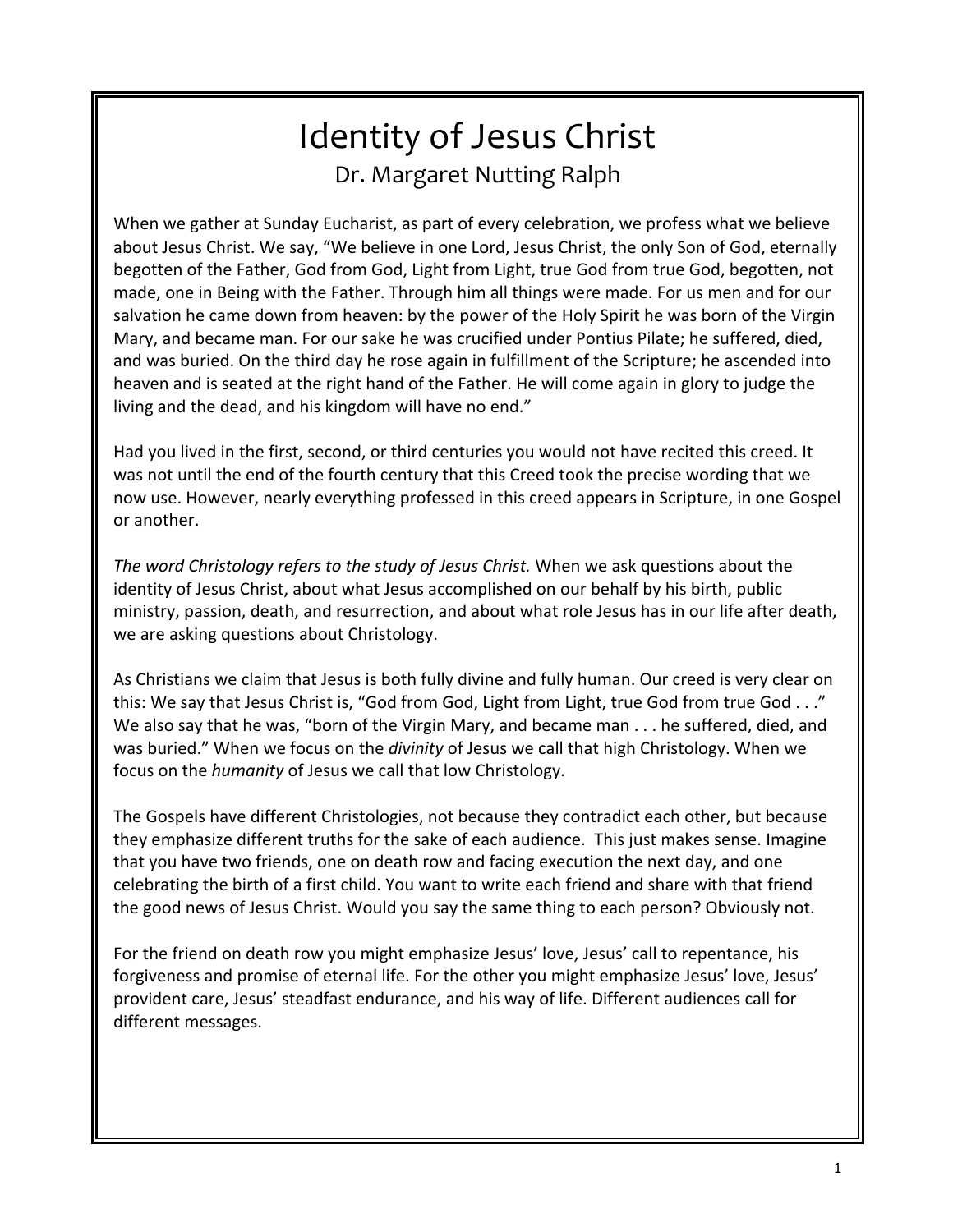# Mark's Audience and Message

Those in Mark's audience were facing persecution, probably under Nero around 65 A.D. They were having to choose between denying Christ or being eaten by a lion in the coliseum. The question they were asking is, "Why should I die?" It is not at all hard to imagine how one might rationalize one's way out of martyrdom.

For instance, a young parent might say, "Surely Christ would not want me to die rather than raise these children. If I deny Christ with my lips, Christ will know I have not denied him with my heart. That way I can live a long life and raise my family." Is martyrdom really necessary?

To help such a person remain faithful Mark holds up Jesus as a model. In Mark's Gospel, Jesus, too, wanted to avoid death. Jesus, too, left behind loved ones ill prepared for his absence. Nevertheless, out of obedience to his Father's will, Jesus died.

However, death was not the end of the story. On the third day Jesus rose again. Jesus' death and resurrection lead to our redemption and eternal life. Mark is urging his audience to follow in Jesus' footsteps, through death to eternal life.

In order to emphasize what Jesus has in common with those in his audience, Mark emphasizes Jesus' humanity. Mark's is a low Christology Gospel.

## John's Audience and Message

The Gospels have different Christologies, not because they contradict each other, but because they emphasize different truths for the sake of each audience. While Mark's is a low Christology Gospel—emphasizing the humanity of Jesus—John's Gospel is different.

John's audience lived about 90 – 95 AD. These end-of-the-century Christians had expected Jesus to return in glory on the clouds of heaven long before their time. They are asking, "Where is Jesus?"

John wants to redirect the focus of his audience. Instead of looking for Jesus in the past, and envying those who physically walked the earth with Jesus, and instead of envying those in the future, who will see Jesus come in glory on the clouds of heaven, John wants his audience to look to the present, and to find Jesus in their midst.

The significance of the resurrection is that Jesus is not dead, but alive and living in the midst of his people. John wants everyone in his audience to be able to say, "I have seen the Lord," because they have recognized him in the Church and in what we now call the sacraments.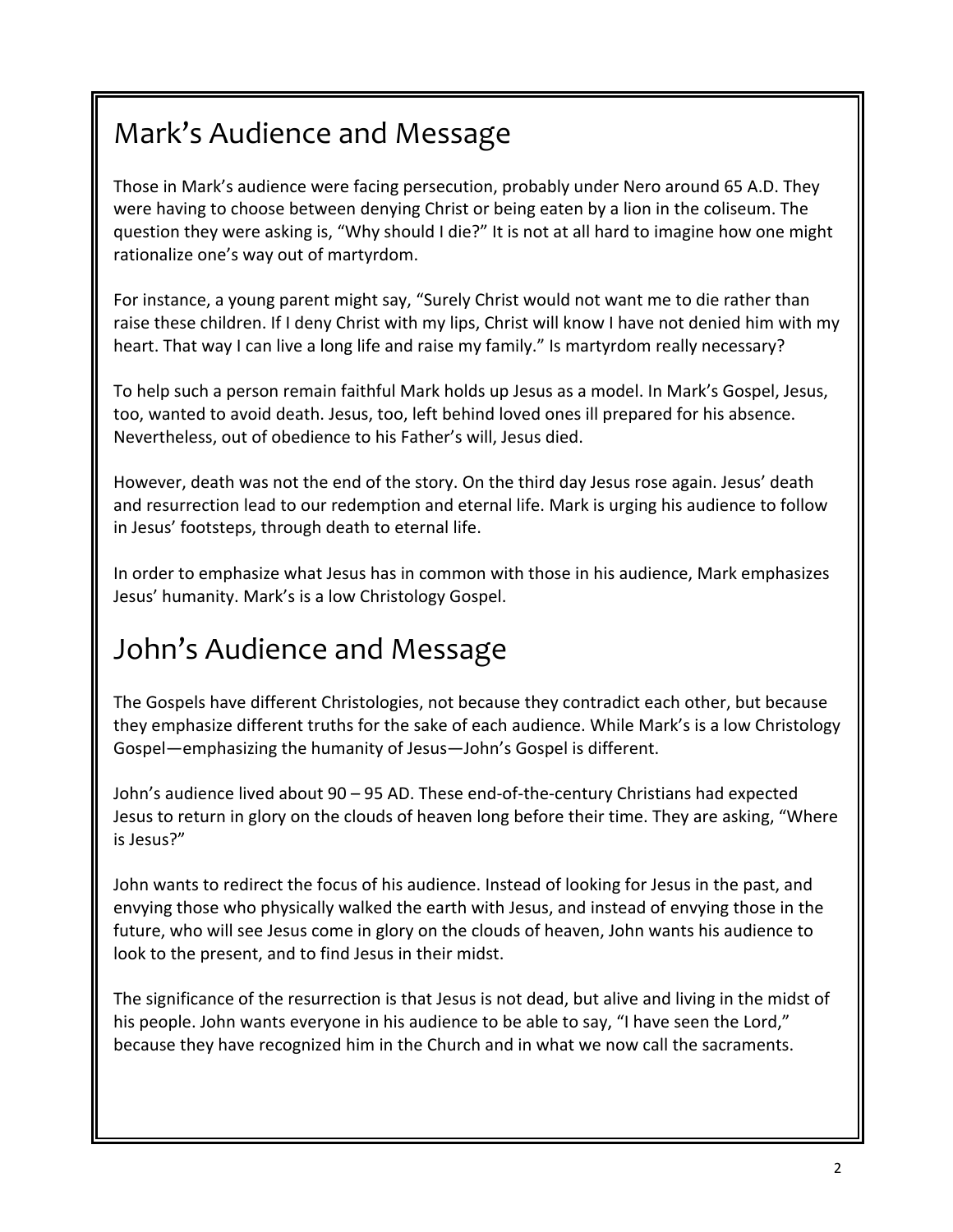In order to help those in his audience see the risen Christ in their midst John emphasizes Jesus' divinity. John's is a high Christology Gospel.

### John's High Christology

Because the Creed begins with high Christology and then moves on to low Christology we will discuss John's Gospel before we discuss Mark's. John's Gospel begins before creation. John says:

In the beginning was the Word, and the Word was with God, and the Word was God. He was in the beginning with God. All things came into being through him, and without him not one thing came into being. What has come into being in him was life, and the life was the light of all people. . . . And the Word became flesh and lived among us, and we have seen his glory, the glory as of a father's only son, full of grace and truth (John 1:1-4, 14).

John's is the only Gospel that begins before creation. Mark's Gospel begins with Jesus' public ministry. Matthew and Luke's Gospels begin with infancy narratives. Only John tells us that Jesus was the pre-existent word who was present with God before creation, and that all that exists came into being through him.

John is not denying Jesus' humanity. John tells us that, "the Word became flesh and lived among us . . ." (John 1:14a). By using the word flesh John is arguing against those who did deny Jesus' humanity, who, because they believed that spirit was good while flesh was not good, thought it impossible that a transcendent God would get all mucked up in human flesh. Notice that Johns says, " . . . we have seen his glory, the glory as of a father's only son. . . " (John 1:14b).

To see Jesus' glory is to see Jesus' divinity. Jesus' glory is, "the glory as of a father's only son." It is this truth that the Creed emphasizes when it speaks of Jesus as "the only Son of God, eternally begotten of the Father . . ." Jesus is God's son in a different way than we are God's sons and daughters. *Jesus and God are of the same essence. Jesus is God.*

This high Christology point of view pervades John's Gospel. As John tells the story of the historical Jesus, he wants his readers to see the pre-existent Word, the risen Christ, shining through the story. For this reason John's Gospel, unlike the other Gospels, pictures Jesus as being all knowing, a quality that belongs only to God.

### Jesus is All Knowing

We continue to explore the Christology of John's Gospel. Remember, each Gospel seeks to emphasize different truths for the sake of each audience. John's is a high Christology Gospel, emphasizing the divinity of Jesus.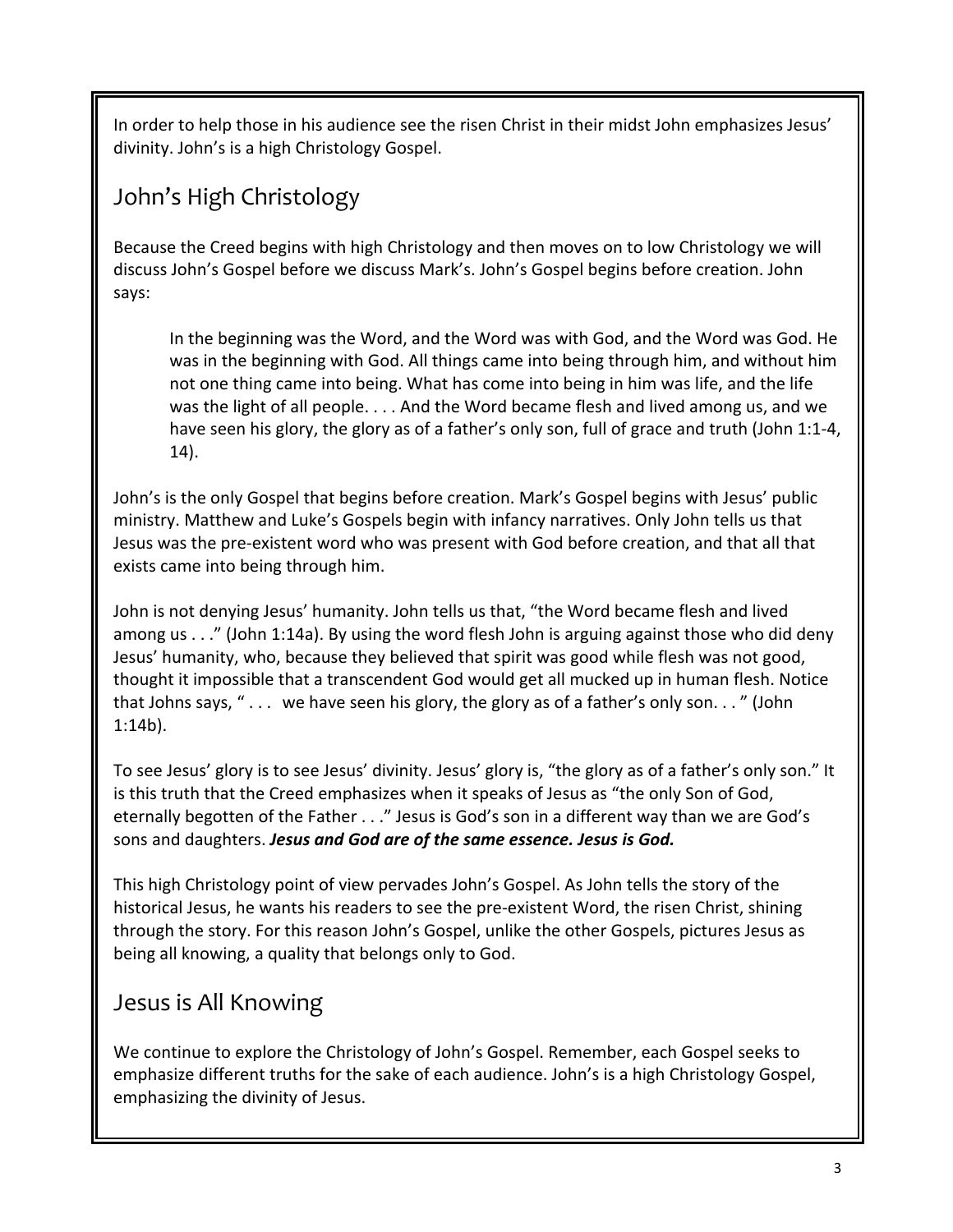In John, Jesus knows that he has been sent by the Father and will return to the Father. On one occasion when the crowd is speculating whether or not Jesus could be the messiah, they say,

"'Can it be that the authorities really know that this is the Messiah? Yet we know where this man is from; but when the Messiah comes, no one will know where he is from.' Then Jesus cried out as he was teaching in the temple, 'You know me, and you know where I am from. I have not come on my own. But the one who sent me is true, and you do not know him. I know him, because I am from him, and he sent me'" (John 7: 26-29).

Those in the crowd, despite their claim, do not know where Jesus is from. They know only that he is from Nazareth. However, John's readers do know; Jesus is the pre-existent Word who came from the Father.

Jesus not only knows that he has come from the Father; he knows that he will return to the Father. When some Pharisees, angered that some in the crowd are beginning to believe in Jesus, send guards to arrest him Jesus says, "I will be with you a little while longer, and then I am going to him who sent me" (John 7:33).

In another scene, soon after this, some people are arguing with Jesus. They ask him, "Are you greater than our father Abraham, who died" (John 8:53)? Jesus answers, "If I glorify myself, my glory is nothing. It is my Father who glorifies me, he of whom you say, 'He is our God', though you do not know him. . . . Very truly, I tell you, before Abraham was, I am" (John 8:54-55a, 58).

With these words Jesus is claiming to be the pre-existent Word. By saying, "I AM," Jesus is identifying himself with God who revealed God's name to Moses at the burning bush (see Exodus 3:13-14). As we noted in our article on the death of the Messiah, Jesus also identifies himself as, "I AM," when he is arrested on the night before his crucifixion. On that occasion when Jesus says, "I AM," those who came to arrest him fall to the ground (John 18:5-6).

#### "I am" Statements in John

In addition to picturing Jesus identifying himself with the Father through his I AM statements, John pictures Jesus making some other "I am" statements that are unique to his Gospel. For example, after multiplying the loaves Jesus says to the crowd, "I am the bread of life" (John 6:35). After speaking to the woman caught in adultery Jesus says, "I am the light of the world" (John 8:12). After predicting Peter's denial Jesus says, "I am the way, and the truth, and the life" (John 14:6).

All of these statements, placed on Jesus' lips, are teaching John's late century audience what was known about Jesus only after the resurrection. John's "I am" statements are one more way in which he tries to help his audience see the pre-existent Word, the risen Christ, shine through his story of Jesus, the human being.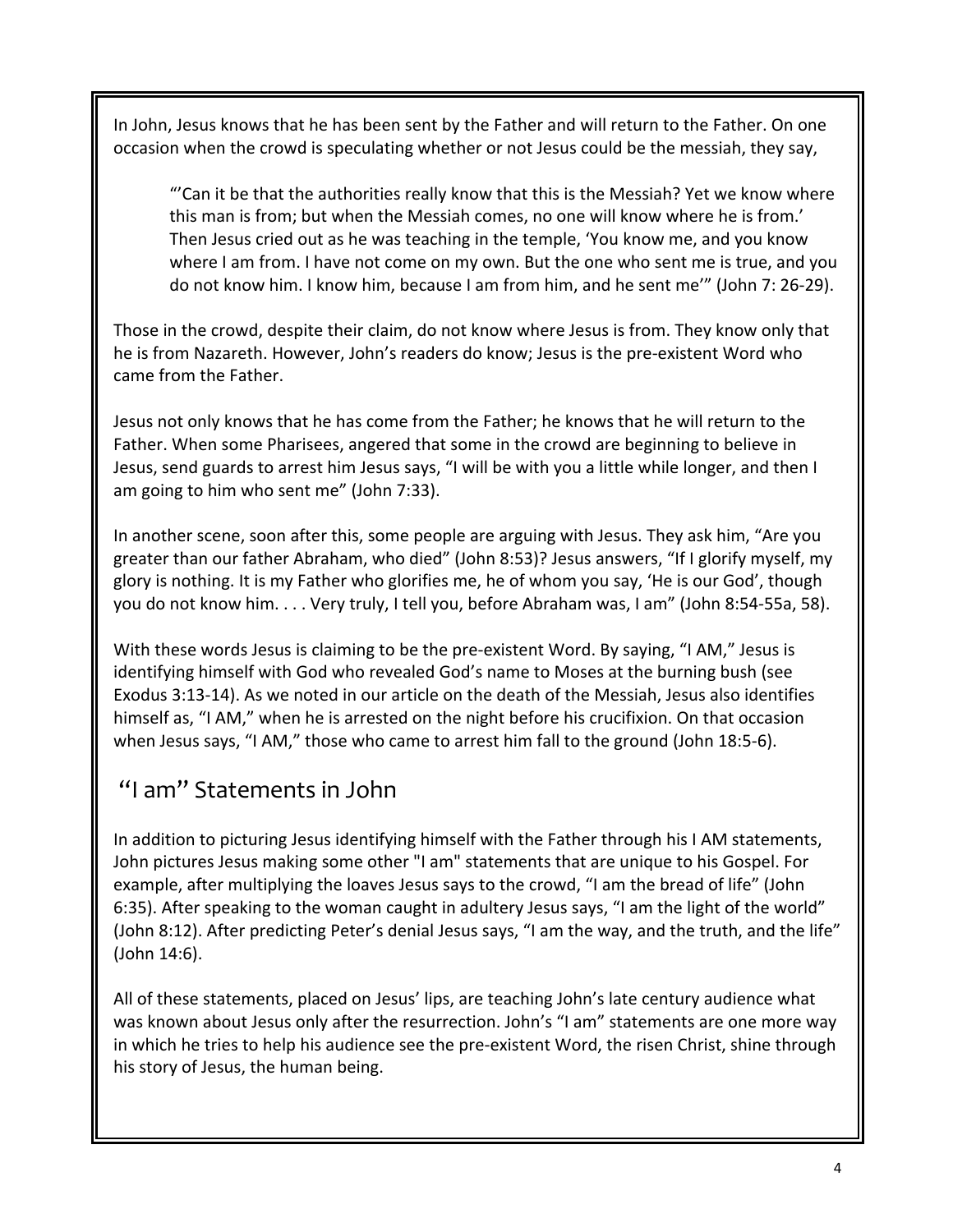John wants his audience, including us, to be able to recognize Jesus in the whole created order: Light reminds of the risen Christ. He wants us to recognize Jesus in the Church and in the sacraments: Jesus is the bread of life. He wants us to be aware of Christ's presence as we live our daily lives in faith and love: Jesus is the way the truth and the life. *John wants us, in every aspect of our lives, to recognize that the risen Christ is present and is dwelling in our midst.* 

## Mark's Low Christology

In the first article of this magazine, we said that Mark's is a low Christology Gospel, emphasizing the humanity of Jesus.

Mark's Gospel simply begins, "The beginning of the good news of Jesus Christ, the Son of God." So, Mark is not denying Jesus' divinity, that Jesus is God's Son. However, Mark emphasizes Jesus' humanity rather than his divinity.

Mark wants his audience of persecuted Christians to know that Jesus truly suffered, as they are suffering, and to know that the apostles failed, as many of them are failing. Nevertheless, Jesus remained faithful, as they should remain faithful. *Death is not death. Death leads to eternal life.* 

#### Jesus is Not All Knowing

Mark's low Christology pervades his Gospel. Jesus is presented as a human being with whom we can all identify. For example, in Mark's Gospel Jesus is definitely not all knowing. This is evident in Mark's story of the woman with the hemorrhage (see Mark 5:25-34). This woman "came up behind him in the crowd and touched his cloak, for she said, 'If I but touch his clothes, I will be made well.' Immediately her hemorrhage stopped; and she felt in her body that she was healed of her disease. Immediately aware that power had gone forth from him, Jesus turned about in the crowd and said, 'Who touched my clothes?'" (Mark 5:27-30).

Not only does Jesus not know who touched him, but it appears that Jesus' healing power flowed from him without his consciously willing to heal the woman. The disciples are impatient with Jesus. How can anyone know who touched him with the crowd pressing upon him?

Had the woman not presented herself, Jesus would have had no answer to his question. However, "the woman, knowing what had happened to her, came in fear and trembling, fell down before him, and told him the whole truth. He said to her, 'Daughter, your faith has made you well; go in peace, and be healed of your disease'" (Mark 5:33-34).

The woman was full of fear because she has disobeyed the law by touching Jesus. She was ritually unclean because of the flow of blood, and by touching Jesus she had made him unclean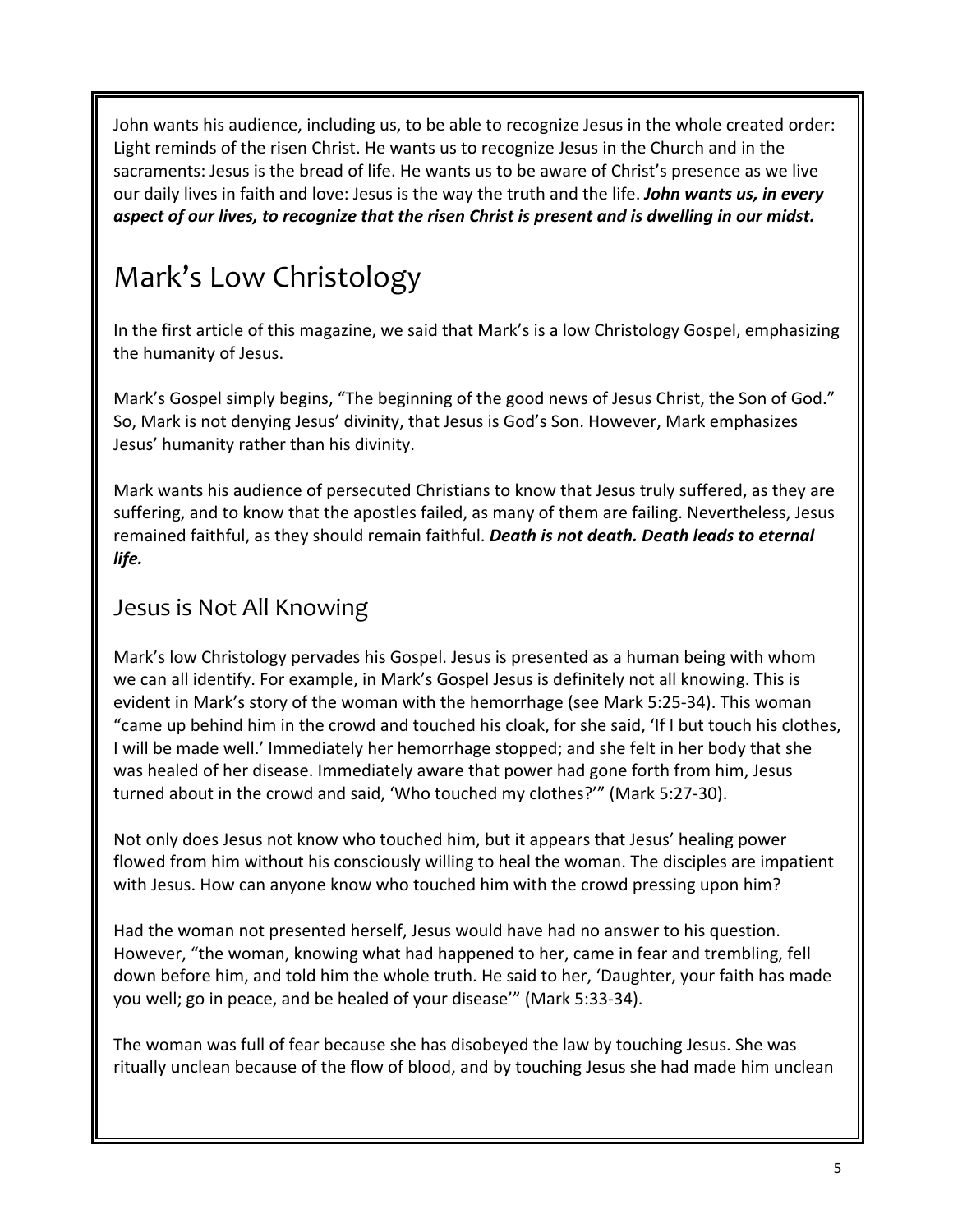too. Evidently Jesus is completely unconcerned about his ritual cleanliness because he never mentions it.

Jesus responds to the woman with great compassion, calling her "daughter," and assuring her that it was her faith that saved her. This story is obviously not concerned with emphasizing Jesus' divinity, but with emphasizing Jesus' humanity. Jesus is loving and compassionate toward those who suffer. He knows what suffering is all about. Those who are suffering need to persevere in faith.

### Jesus Grows in Understanding

Another way in which Jesus is not all knowing in Mark's Gospel is that he grows in knowledge as he responds to events, just as we do. This is evident when Jesus meets the Syrophoenician woman. This woman is suffering because her daughter has an unclean spirit. She begs Jesus, "to cast the demon out of her daughter. He said to her, 'Let the children be fed first, for it is not fair to take the children's food and throw it to the dogs''' (Mark 7:26:b-27).

Why is Jesus at first hesitant to cure this woman's daughter? It appears that Jesus understands his ministry, and the ministry of his disciples, to be just for the house of Israel. Jesus is telling the woman that it isn't fair to give to her, a non-Israelite, what was meant for the Israelites.

The woman is obviously not insulted by Jesus' words: ". . . she answered him, 'Sir, even the dogs under the table eat the children's crumbs.' Then he said to her, 'For saying that, you may go—the demon has left your daughter.' So she went home, found the child lying on the bed, and the demon gone" (Mark 7:28-30). Because of the woman's request and persistence Jesus grew in his understanding of his Father's will.

It might be hard for us to imagine Jesus growing in his understanding of his vocation even though that is our experience too. It seems that Mark had no hesitation in picturing Jesus as a person who grew in understanding, just as every other human beings does throughout his or her life.

#### Jesus is Impatient

Another way in which Mark emphasizes Jesus humanity is that he often pictures Jesus as being very impatient with the disciples.

When the disciples wake Jesus to calm the storm Jesus asks them "Why are you afraid? Have you still no faith" (Mark 4:40)? When they do not understand what he taught the crowd and ask him about it later he says, "Do you not understand this parable" (Mark 4:13)? When they misunderstand Jesus' warning about the leaven of the Pharisees, thinking that Jesus is reminding them that they have forgotten to bring bread, Jesus says, "Do you still not perceive